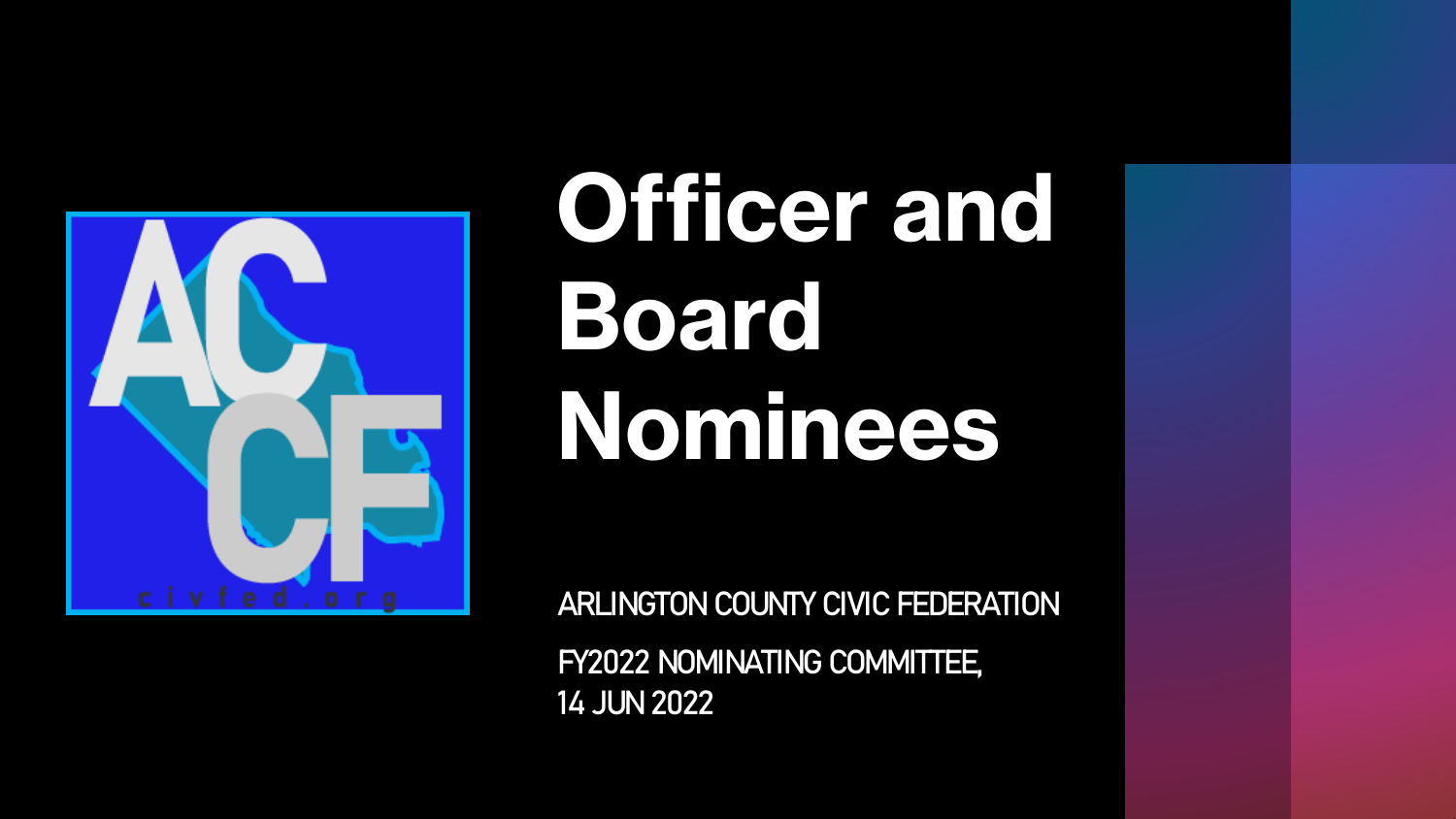#### **FY2022 NOMINATING COMMITTEE**

- Adam R Henderson, *Chair (Delegate, Douglas Park Civic Assn)*
- Michael Beer, *Member (Delegate, Maywood Civic Assn)*
- Mike Cantwell, *Member (Delegate, Yorktown Civic Assn)*
- Nadia Conyers, *Member (Delegate, NAACP)*
- Juliet Hiznay, *Member (Delegate, Columbia Heights Civic Assn)*
- Kitty Clark Stevenson, *Member (Delegate, Alliance for Housing Solutions)*

#### *MY SINCERE THANKS TO EACH OF YOU!*

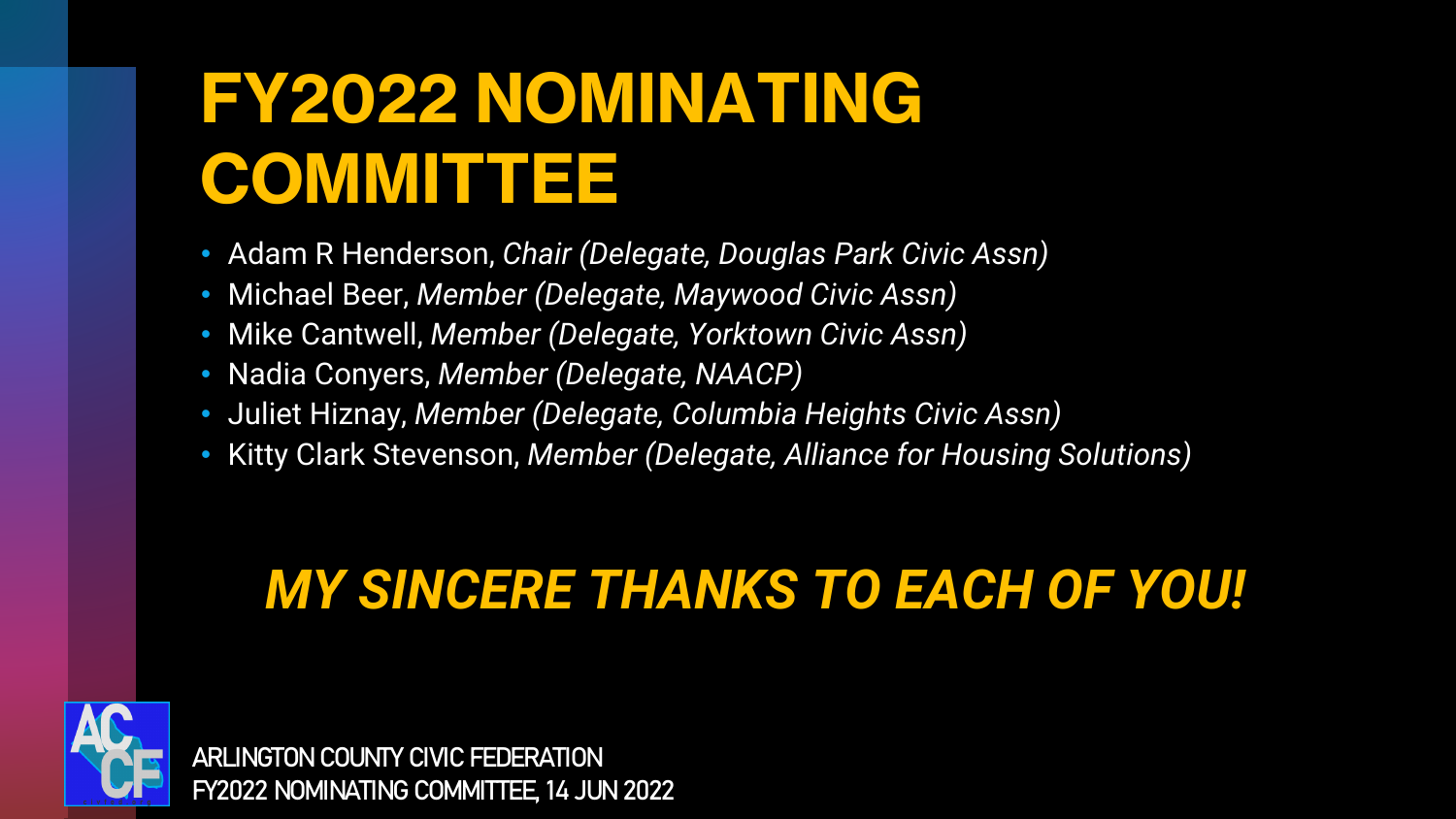#### **POSITION: PRESIDENT NOMINEE: JOHN FORD**

#### • DELEGATE, TARA-LEEWAY HEIGHTS C A

- ACCF EXPERIENCE: As chair of the Public Services Committee, John has led the development of an effective campaign to identify and address critical countywide flood mitigation and stormwater management. Through his work, the committee has drafted and passed 4 resolutions with guidance for the county in the approach to flooding and stormwater and he has been successfully leading coordination with the county staff to implement the recommendations. He has initiated and is coordinating a strategy to organize civic associations by watershed to develop and promote civic association collaborative plans and to identify priorities for the CIP. In his role as Chair of Public Services, John has also provided support for subcommittee leads on Public Safety, Community Mental Health, and individual members addressing public services issues ad hoc . Both subcommittees and ad hoc groups have developed and provided presentations to the ACCF membership on a wide range of range of topics including review of the Police Practices Group findings, the Marcus Alert mental health initiative, the consideration of a broadband authority for Arlington, and privacy issues with the Clarendon Innovation and Public Safety Zone
- OTHER EXPERIENCE: President, Tara-Leeway Heights Civic Association (2019 current, Vice-President, Highland Park-Overlee Knolls CA 1983-86; Vice-President, Tara-Leeway Heights CA, 2017-19 • President, Overlee Community Association 1984-86 • Acting Ambassador in Belarus and The Bahamas during 33 year diplomatic career.
- CONTRIBUTION TO DIVERSITY: John is highly skilled in leadership through an inclusive team management style that recognizes, welcomes, includes, and supports individual contributions through collaboration. As a career diplomat with the State Department serving in management and at the top levels of embassies, John has lived in many cultures and demonstrated the highest skills in promoting collaboration among diverse cultures and perspectives.
- PERSONAL STATEMENT: During the past three years, I have been privileged to chair the ACCF Public Services committee and attend every Executive Board meeting. I have also organized and led a broad watershed-based collaboration between our CAs in the five most critical Arlington watersheds. This has allowed these groups, totaling 25 CAs and several hundred individual members, to speak with a unified, powerful voice to a busy county board. Result: A ten-fold increase in stormwater mitigation funding in the current CIP. This experience has not only reinforced my faith in ACCF as the county's leading civic voice, and in its enormous positive potential to improve our lives and our county. It has also granted me an introduction to an extraordinarily talented and dedicated group of colleagues, whom I would be proud and honored to lead as we and the county face new challenges.

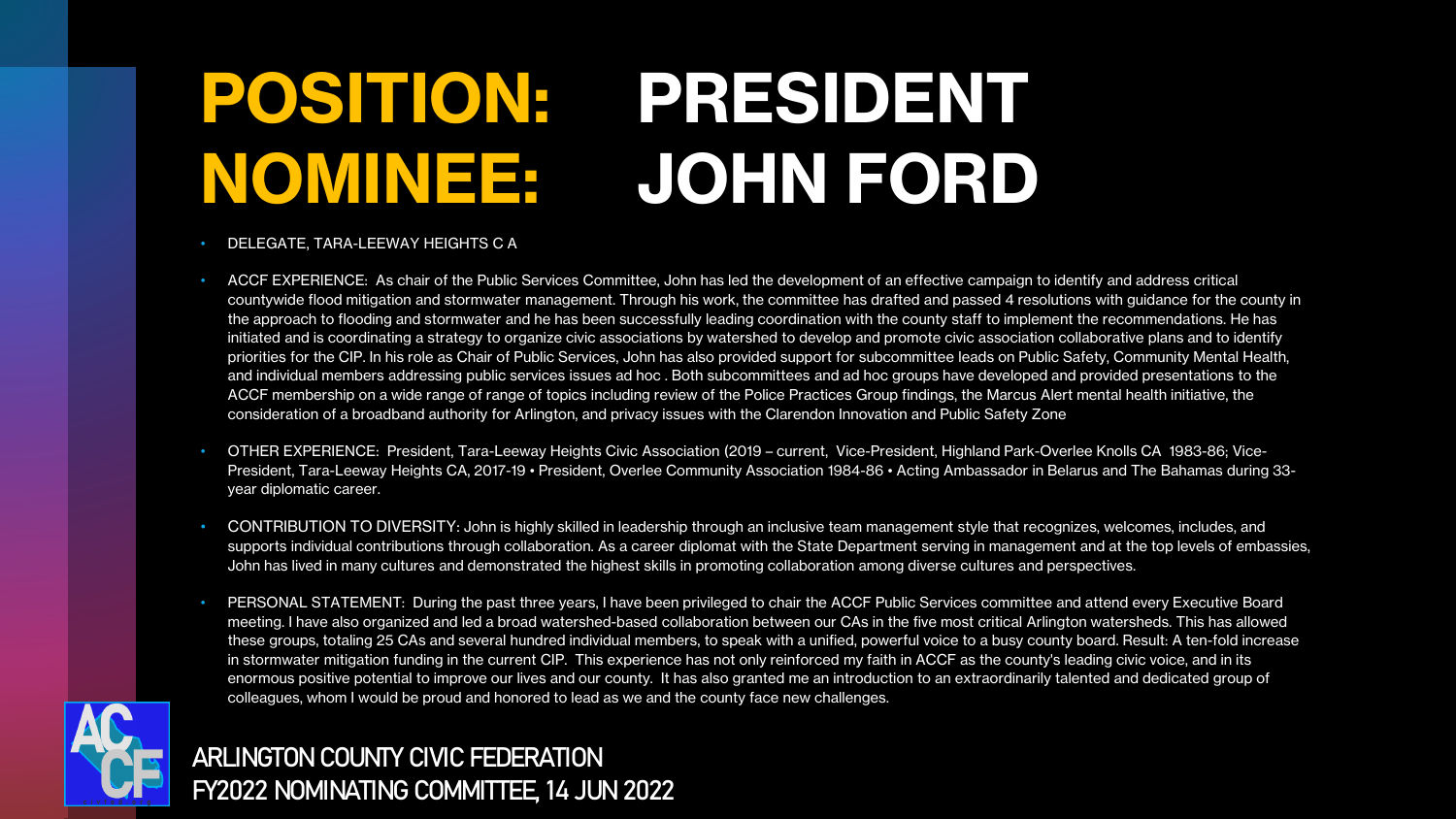## **POSITION: VICE-PRESIDENT NOMINEE: RON HADDOX**

- DELEGATE, COLUMBIA HEIGHTS C A
- ACCF EXPERIENCE: Chair, Legislation Committee.
- OTHER EXPERIENCE: President, Columbia Heights Civic Assn, Bicycle Advisory Committee, Neighborhood Conservation Advisory Committee.
- CONTRIBUTION TO DIVERSITY: Ron Haddox has a strong record of outreach and bringing people together in a collaborative manner. He has been very supportive of diversifying the ACCF and has served on the Civil Rights Working Group.
- PERSONAL STATEMENT:.

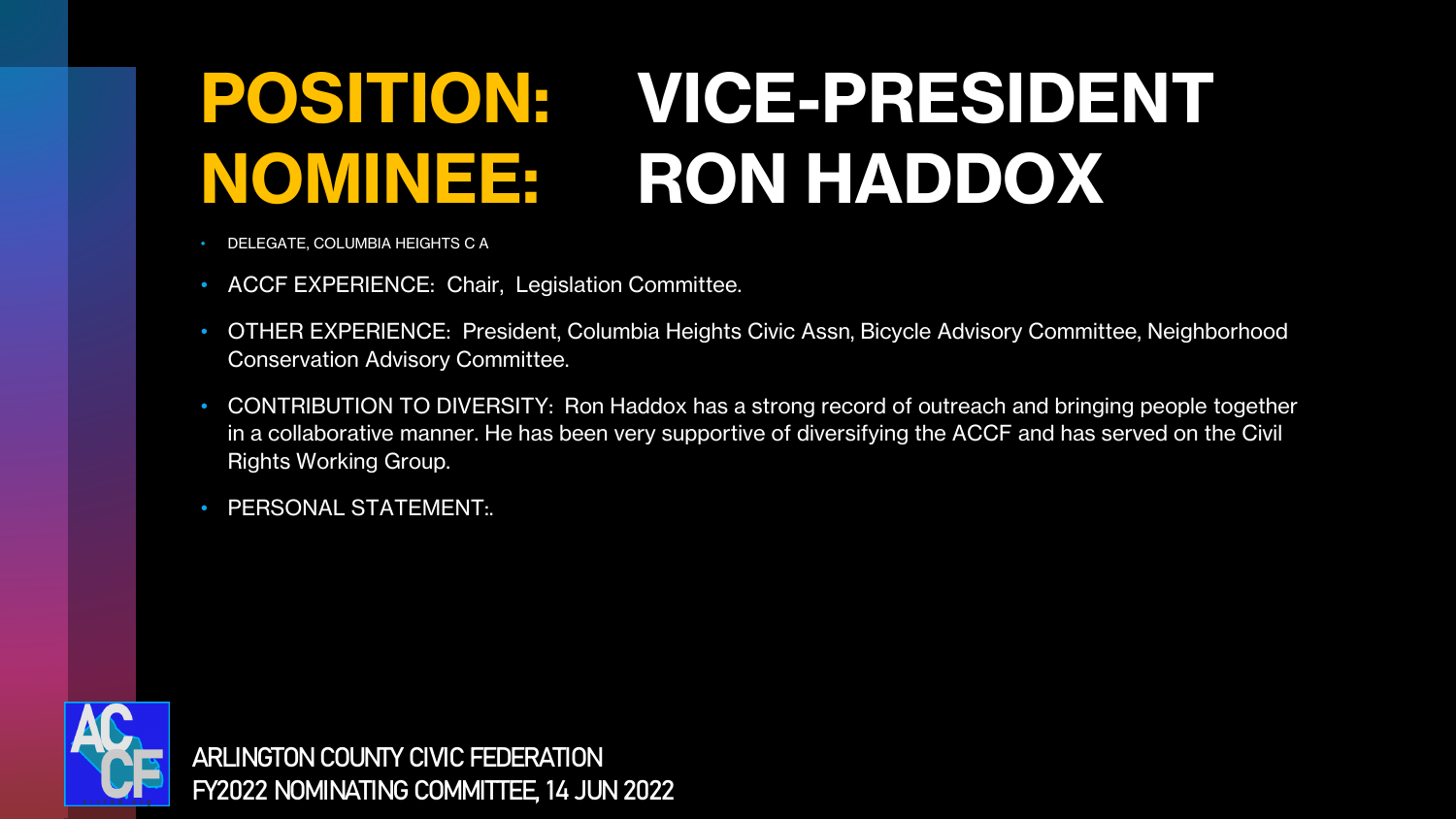#### **POSITION: SECRETARY NOMINEE: ALLEN NORTON**

- DELEGATE, BLUEMONT C A
- ACCF EXPERIENCE: Have been a Delegate from the BCA since Sept 2017. Served as the Secretary of the ACCF for the 2019-2020 and 2020-2021 fiscal years. Served as the Chair of the Bylaws and Rules Committee from Dec 2019 to May 2021. ACCF Representative to the Vision Zero Project since Dec 2019.
- OTHER EXPERIENCE: Have served on numerous Ad Hoc commitees for my Civic Association (Safeway Rebuild,Bikeshare,etc). Chair of the Mathematics Subcommittee of the ACTL (early 2000's).
- CONTRIBUTION TO DIVERSITY: By being logical, analytic, non-emotional and only interested in an idea's merit; not where it came from.
- PERSONAL STATEMENT: This is an administrative position. The Secretary takes minutes for 24 meetings, keeps many ACCF records, keeps the Contact Lists and Membership Certifications for 85+ organizations, etc. It requires time and organization. I have the first and am good at the other.

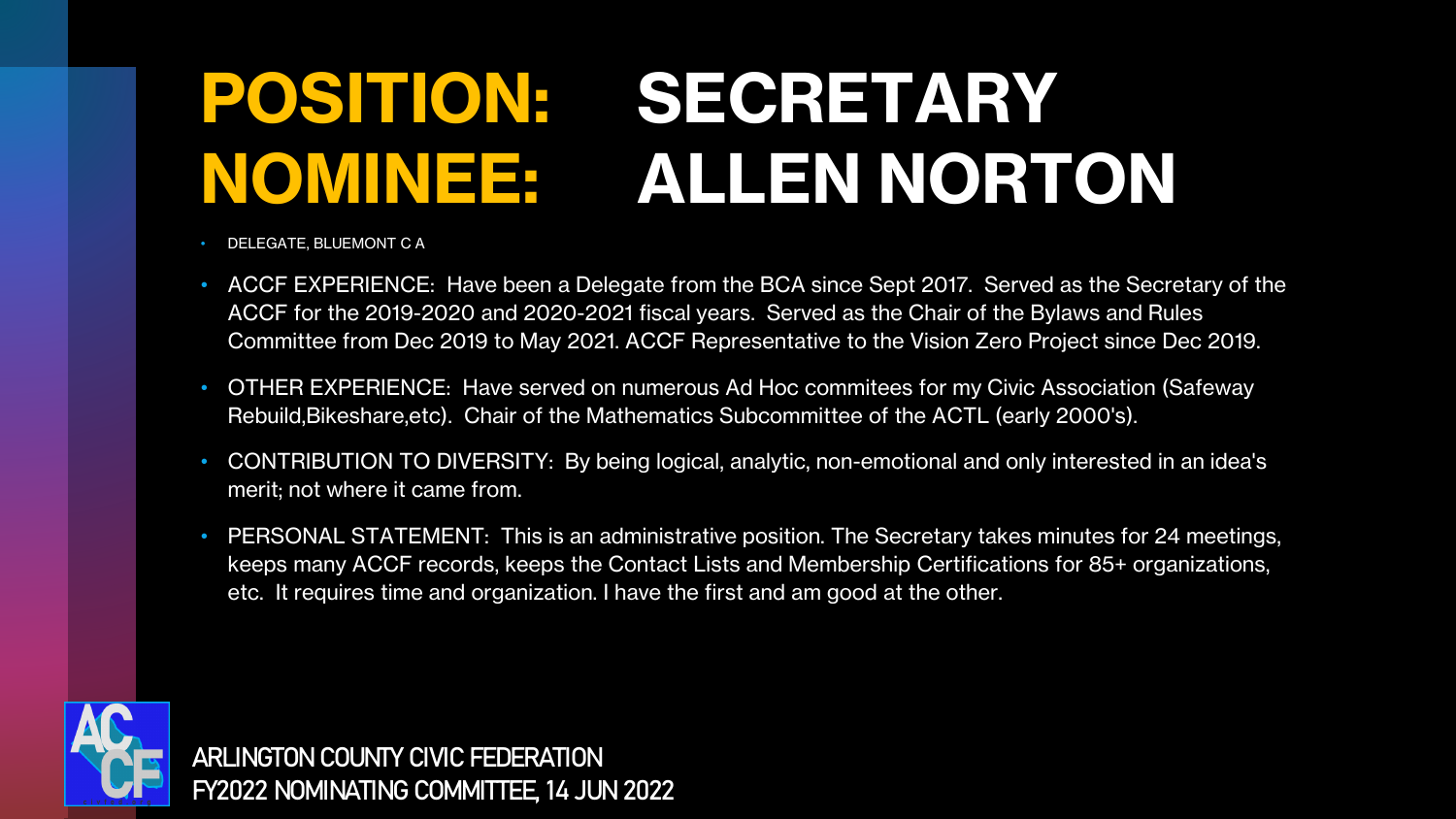#### **POSITION: SECRETARY NOMINEE: DAVID SMITH**

- DELEGATE, BLUEMONT C A
- ACCF EXPERIENCE: Delegate. David was asked two years ago to take the lead in organizing the seven Civic Associations in the Lubber Run watershed to collaborate together to protect residents and businesses against what have become frequent, damaging stormwater flooding events. Working with strong and independent-minded CA leaders, he has won them over by his careful attention to detail and to their particular interests. His written records of the group's meetings are timely models of brevity and completeness. He has earned their respect with his collaborative leadership style and willingness to compromise. He has forged a unified, highly successful group in representing his watershed to the county. David's skills in attention to detail, and in writing and circulating timely operational records have contributed to the smooth functioning of the work group and helped facilitate the group formulation of strategies and statements for implementation. These skills will be extremely valuable assets to the Civic Federation through his service as Secretary.
- OTHER EXPERIENCE: David is currently the Bluemont Civic Association Treasurer and a delegate to the Civic Federation. He is an accomplished engineering and program manager with extensive leadership experience managing complex requirements and cross-organizational solutions with both internal and customer teams. Currently leads the coordination of the Lubber Run Watershed multi-civic association work group.
- CONTRIBUTION TO DIVERSITY: David is known professionally for his adaptive/inclusive leadership style and has demonstrated the effectiveness of this style in including and engaging civic associations leaders with diverse backgrounds and perspectives. He will bring this inclusive leadership style to the work of the Civic Federation.
- PERSONAL STATEMENT: Through my current service as a member of the CivFed Stormwater Committee and Bluemont Civic Association delegate I gained a great appreciation for the importance of the work that CivFed performs. I believe I could leverage my professional skills - program manager for NOAA project and fanatic about organized, accurate, and timely records and meeting minutes - to serve the other CivFed officers and the broader mission of CivFed. In addition to CivFed work, I also serve as the Bluemont CA Treasurer and in 2021 I founded the Lubber Run Watershed group with membership from six civic associations.

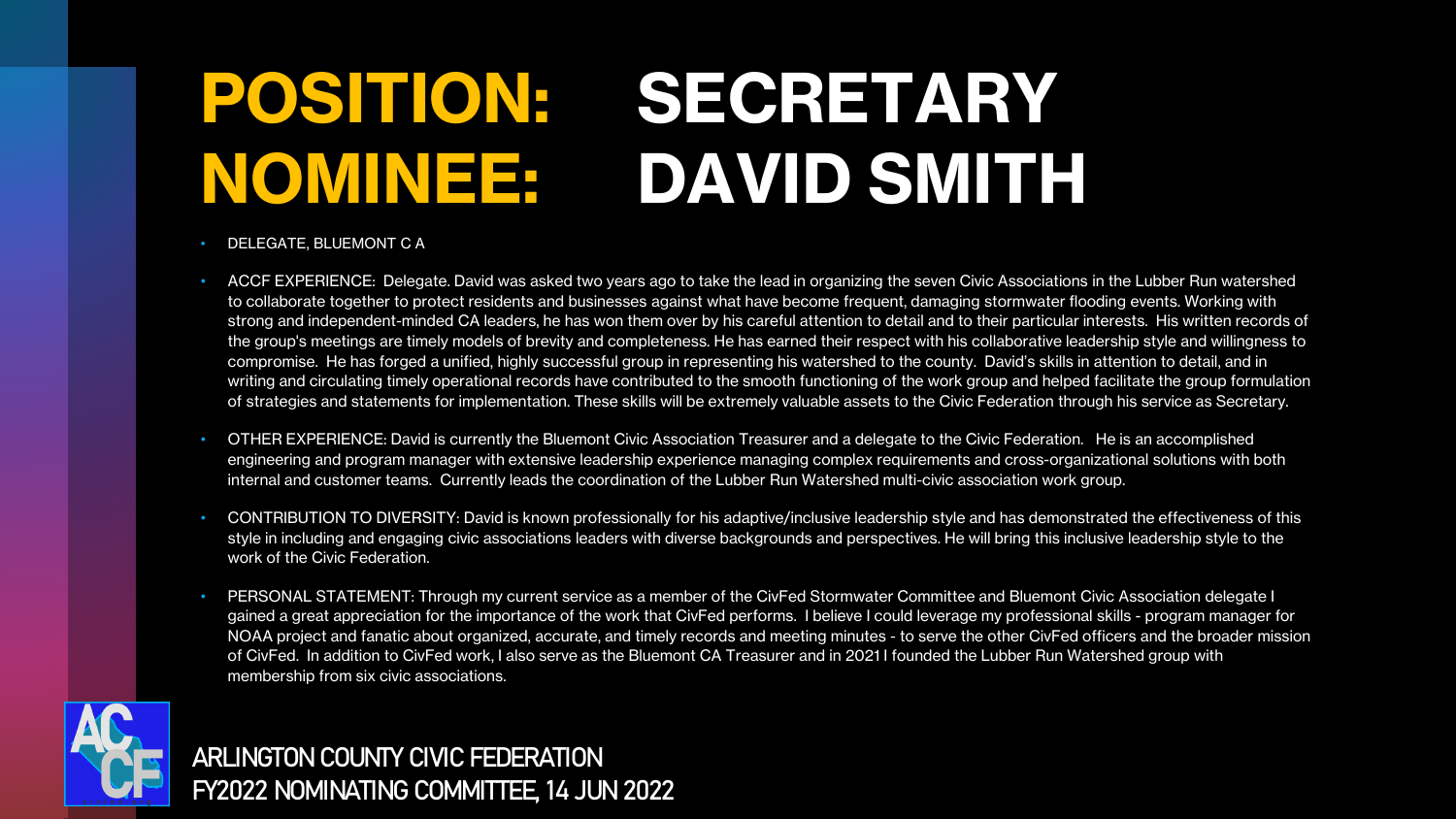#### **POSITION: TREASURER NOMINEE: JIM TODD**

#### • DELEGATE, CHERRYDALE C A

- ACCF EXPERIENCE: Jim has a long history of civic leadership serving as the President of the Cherrydale Citizens Association (CA) since 2014 and as Vice President prior to that. As a CA leader, Jim has experience with engagement and community building and has led his CA in range of projects from clean-up for local parks to partnering with the Cherrydale Volunteer Fire Department. During the past several years, he has been active in the Langston Boulevard Alliance (LBA) working with other civic associations to collaboratively develop and review a vision and plans for the areas in the Langston Blvd. corridor. Stormwater and flooding has been one of the areas of interest and concern to both the Cherrydale Civic Association and to the more than 14 other CAs in the LBA. This past year, Jim has been an active participant and leader among peers of a group of 9 CA that have organized to work together on mitigating stormwater and flooding in the Spout Run Watershed. This work is a critical part of the ACCF Public Services stormwater strategy to organize and plan by watershed. Jim has stepped forward when he was needed to help manage the technical support for the Spout Run meetings and has been recognized for his skill in helping the group edit and re-draft a letter that meets the different perspectives for consensus. Jim's long civic leadership with an ACCF member organization and his significant experience with financial management in his professional career give him an ideal background to serve as a Treasurer and an active board member for the Civic Federation.
- OTHER EXPERIENCE: In Jim's professional career, he is a lead attorney at the Department of Justice for several long running class action suits with billions of dollars on the line. He has worked closely with forensic accountants and statisticians and has experience with preparing and reviewing financial statements and audits. • Jim was appointed by the County Board as a member of the Lee Highway Renaming Commission and he is an active member of the Langston Boulevard Alliance. • Jim is a long-time president of the Cherrydale Civic Association where he has focused on engagement and community building through a wide variety of issues and events. He is a delegate to ACCF.David is currently the Bluemont Civic Association Treasurer and a delegate to the Civic Federation. He is an accomplished engineering and program manager with extensive leadership experience managing complex requirements and cross-organizational solutions with both internal and customer teams. Currently leads the coordination of the Lubber Run Watershed multi-civic association work group.
- CONTRIBUTION TO DIVERSITY: Jim has demonstrated his commitment to fostering a welcoming and inclusive environment and to increasing diverse engagement through his community building activities and his skill in working with people with diverse backgrounds and perspectives.
- PERSONAL STATEMENT: I have dedicated my entire adult life to public service, both as a government employee and as neighborhood volunteer. I relish any opportunity to take on issues from the small and mundane to the far-reaching and strategic. I love working with my fellow Arlingtonians both one-on-one and in groups large and small. I have become a bit of an amateur urban planner and transportation advocate. I'm not afraid to take on something new, not afraid to ask for help and advice, and always try to learn from and model that which I admire in others. I hope I can be of service to the Civic Federation.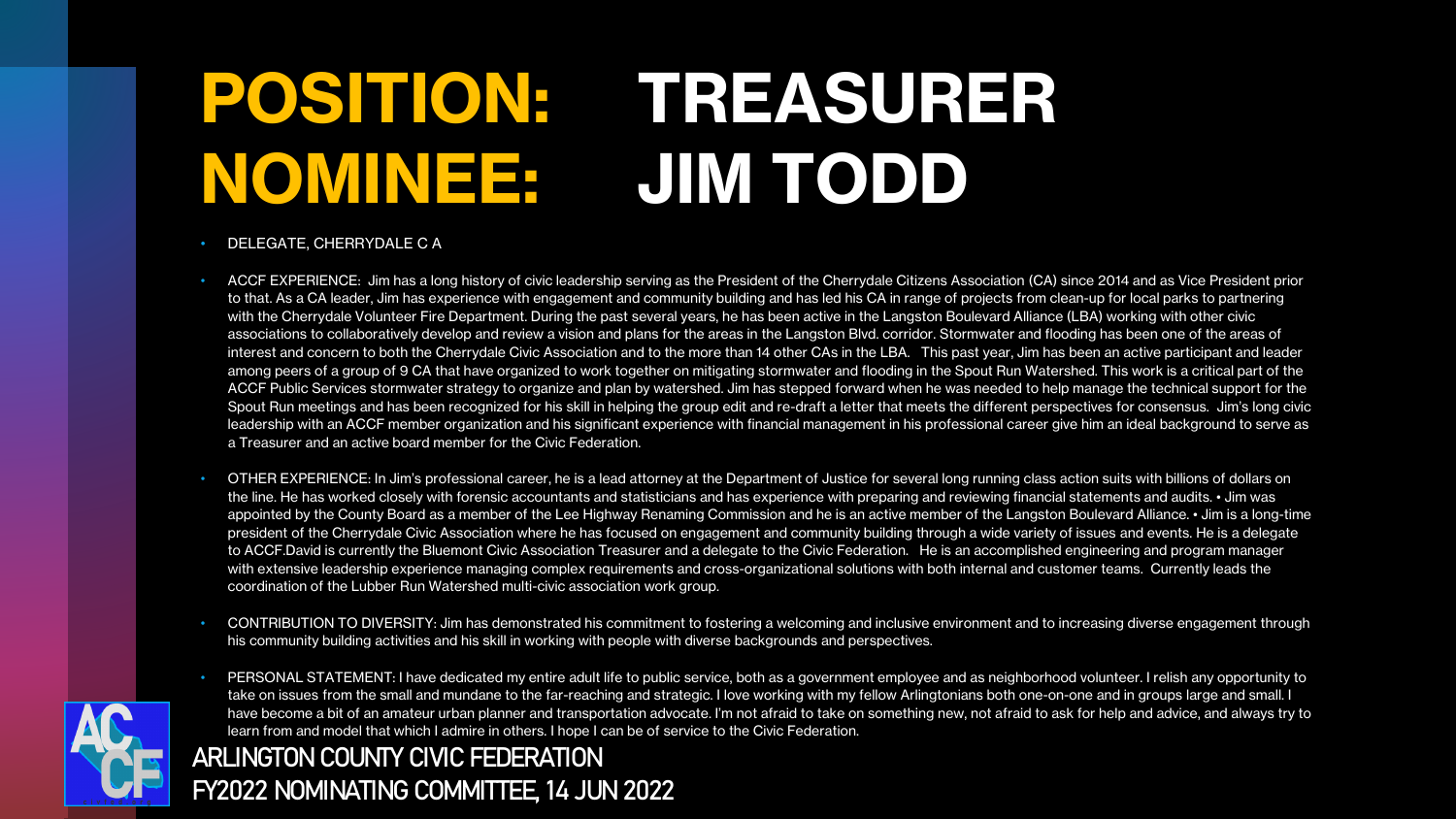## **POSITION: BOARD, AT-LARGE NOMINEE: ALLAN GAJADHAR**

• DELEGATE, CHERRYDALE C A

- ACCF EXPERIENCE: ACCF President for the last two years, Vice President for the year before that. Delegate and Schools committee member since 2013.
- OTHER EXPERIENCE: Member W/L renaming committee, CivFed delegate to School Board Budget Advisory Council.
- CONTRIBUTION TO DIVERSITY: I myself bring diversity to the Civic Federation and intend to continue supporting the implementation of the DEBI resolution.
- PERSONAL STATEMENT:

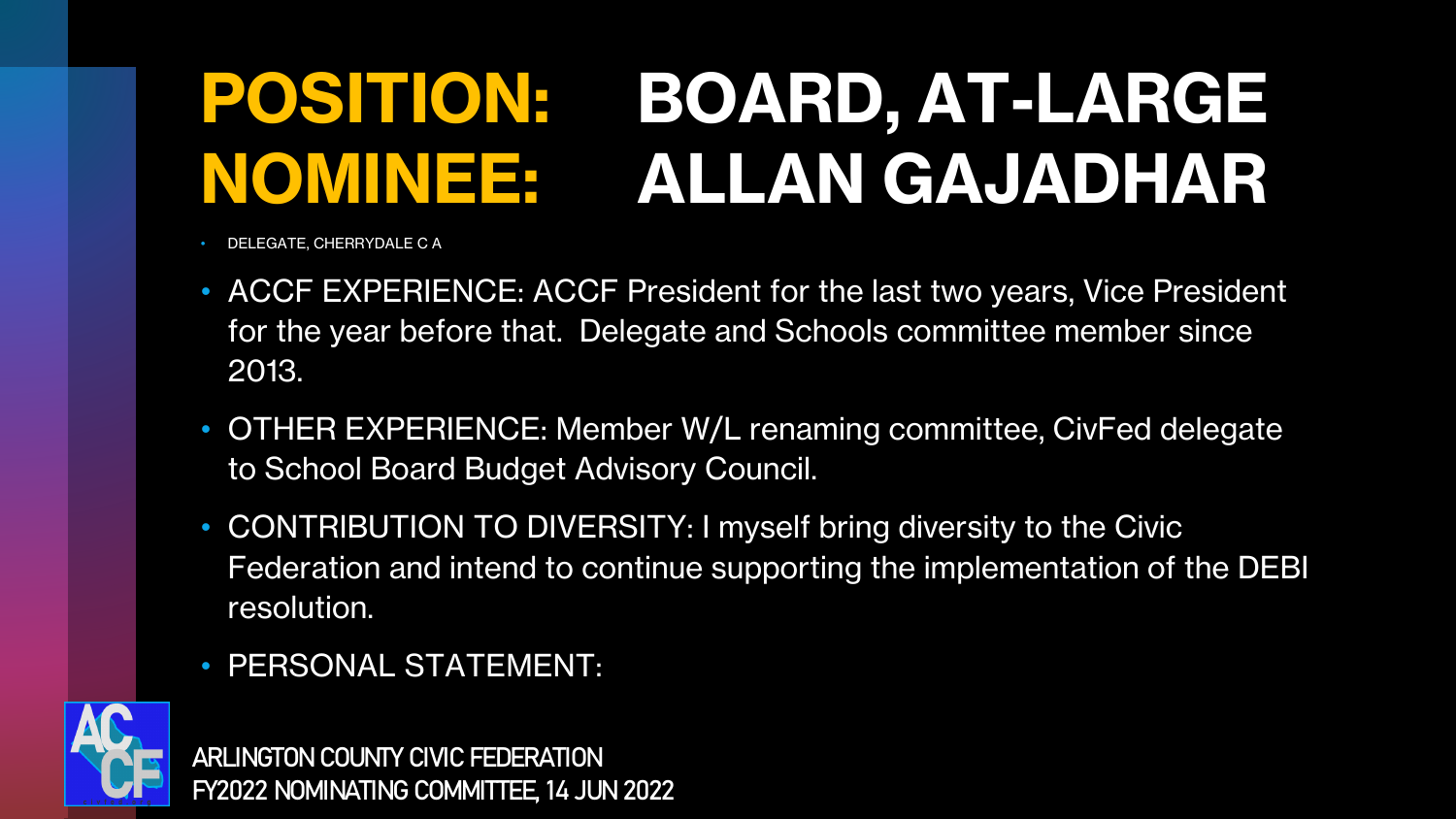## **POSITION: BOARD, AT-LARGE NOMINEE: DAVE SCHUTZ**

• DELEGATE, ASHTON HEIGHTS C A

- ACCF EXPERIENCE: Member TiGER, Ashton Heights Delegate.
- OTHER EXPERIENCE: Former member Site Plan Review, former President, Ashton Heights Civic Assn, former chair, Park and Recreation Commission, some candidate volunteer work.
- CONTRIBUTION TO DIVERSITY: I have been and will continue to be involved in electoral reform advocacy in Arlington, I believe that work will contribute to the diversity/equity in County office holders.
- PERSONAL STATEMENT: I hope to continue to be active in CivFed's ongoing work to improve Arlington County processes.

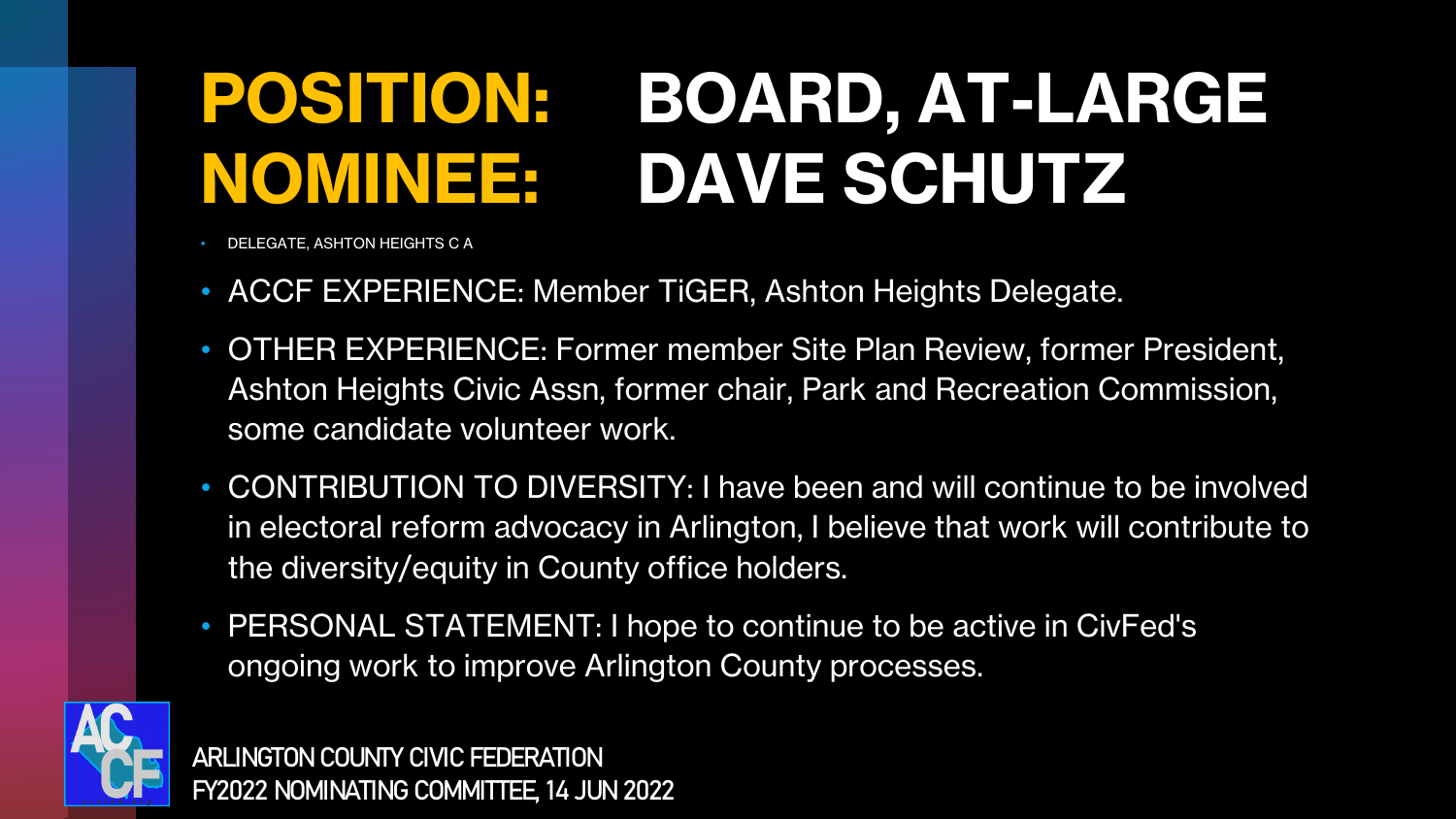## **POSITION: BOARD, AT-LARGE NOMINEE: JACKIE SNELLING**

• DELEGATE, LYON VILLAGE C A

- ACCF EXPERIENCE: Too many to itemize.
- OTHER EXPERIENCE: Also too many to itemize.
- CONTRIBUTION TO DIVERSITY: Jackie has been committed to diversity throughout her long tenure in ACCF; she also firmly believes in the need for recruiting the next generation of civic leaders.
- PERSONAL STATEMENT:

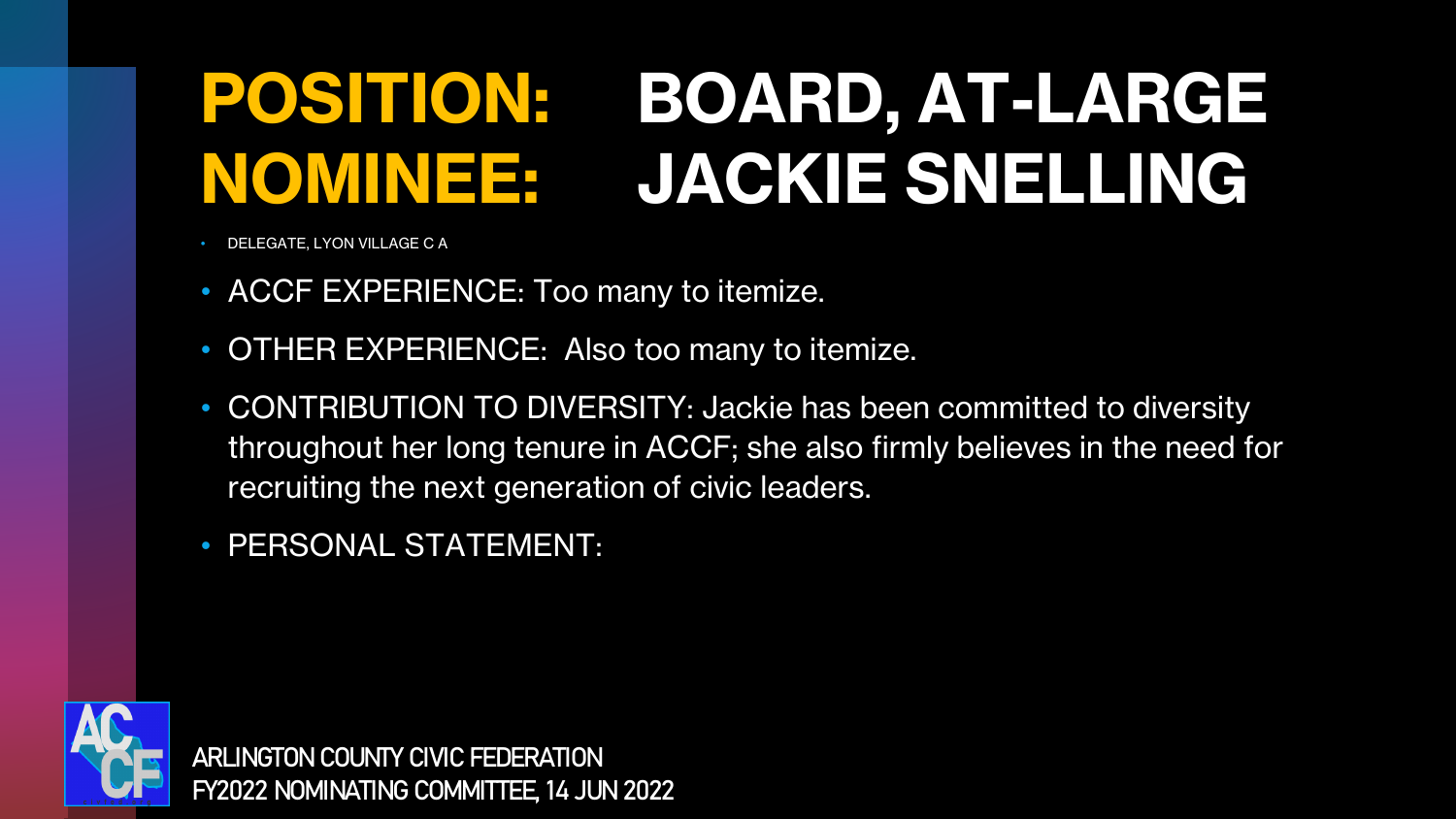#### **POSITION: BOARD, AT-LARGE NOMINEE: MARY WOLTER GLASS**

- DELEGATE, ARLINGTON TREE ACTION GROUP
- ACCF EXPERIENCE: Board Member; Chair Environmental Affairs Committee.
- OTHER EXPERIENCE: Civic Associations, PTA, Marymount neighborhood advisory committee.
- CONTRIBUTION TO DIVERSITY: I agree to support this resolution in my work for ACCF.
- PERSONAL STATEMENT: Having a chance to participate on the Board over the last year, I have learned a great deal about our community and the many valuable diverse members. I believe that the work of ACCF is important to inform and give voice to the important issues facing our rapidly growing and changing community.

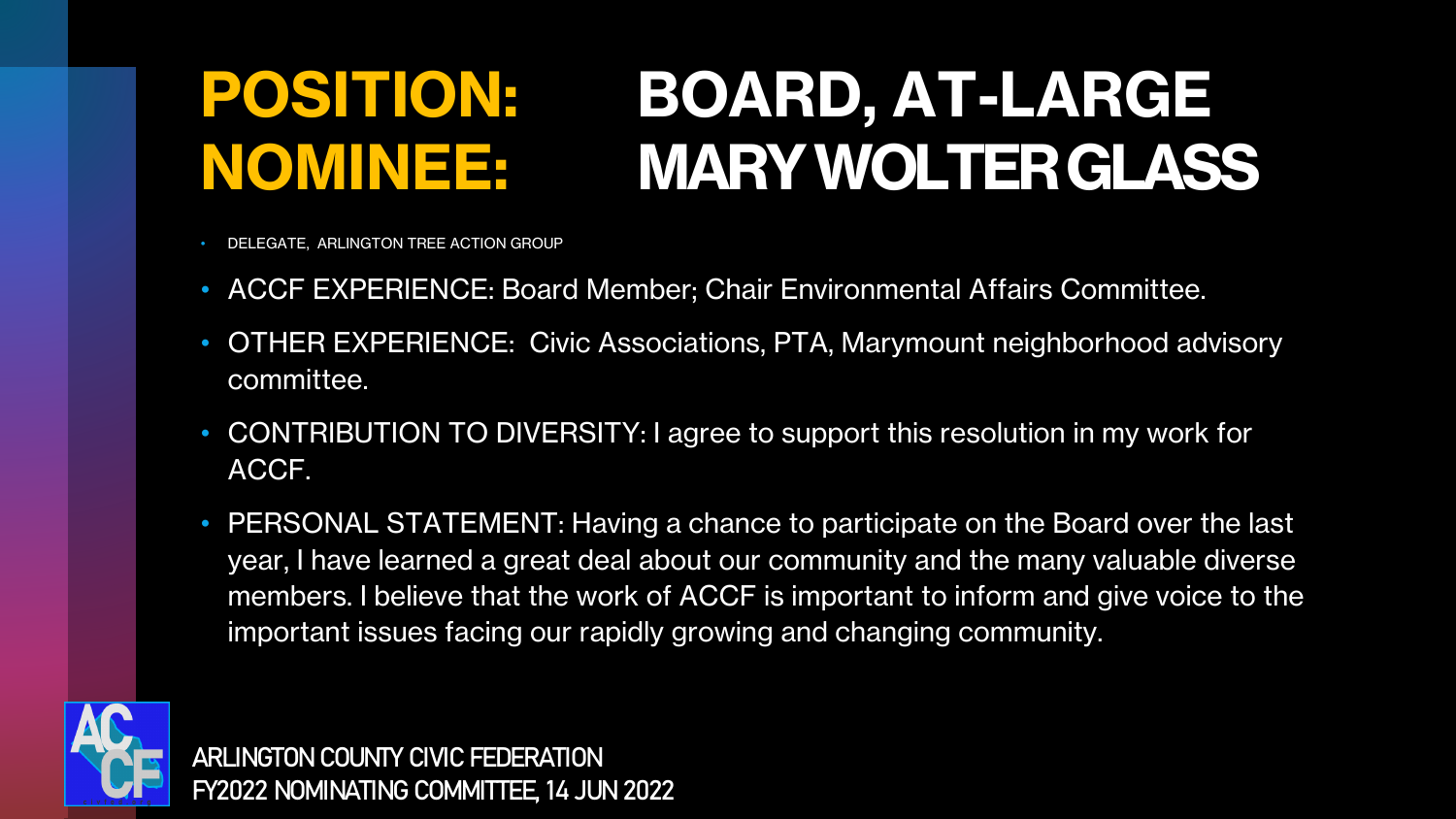#### **POSITION: BOARD, AT-LARGE NOMINEE: MICHAEL McMENAMIN**

- DELEGATE, MAYWOOD C A
- ACCF EXPERIENCE: Mike has a long history of service to ACCF including board services and president. In the past few years, Mike has served on the Board from 2018 - 2021 and has chaired the Public Safety subcommittee of the Public Services Committee. As a member of the board, Mike helped promote a civil and respectful discussion of sensitive topics. He is known as a thoughtful leader and particularly valued for his good judgement. As chair of Public Safety group, Mike has coordinated the development of presentations to inform the members about the findings of the Police Practices Group committees, a presentation on the pros and cons of potential Community Broadband, and a presentation on the public safety and privacy issues of the Clarendon Safety and Innovation Zone technology project.
- OTHER EXPERIENCE: President of Maywood Community Association former Arlington youth sports coach.
- CONTRIBUTION TO DIVERSITY: Mike is committed to promoting engagement and to expanding the diversity of our Civic Federation. He will make a significant contribution to an atmosphere that is welcoming and inclusive.
- PERSONAL STATEMENT: Mike McMenamin is a 25-year resident of Arlington County with a wealth of experience as a civic leader. He is a past President of ACCF and recipient of the Arlington County Sun-Gazette Cup for civic leadership. He has long been active in his community, previously serving as President of the Maywood Community Association, and serving as a member of the Fiscal Affairs Advisory Committee (FAAC). In 2006, 2007 and 2015, Mike ran for Arlington County Board. Mike is an attorney and small business owner. He and his wife Kristam have two children, both of whom attended Arlington County schools. Mike is a former Arlington youth sports coach.

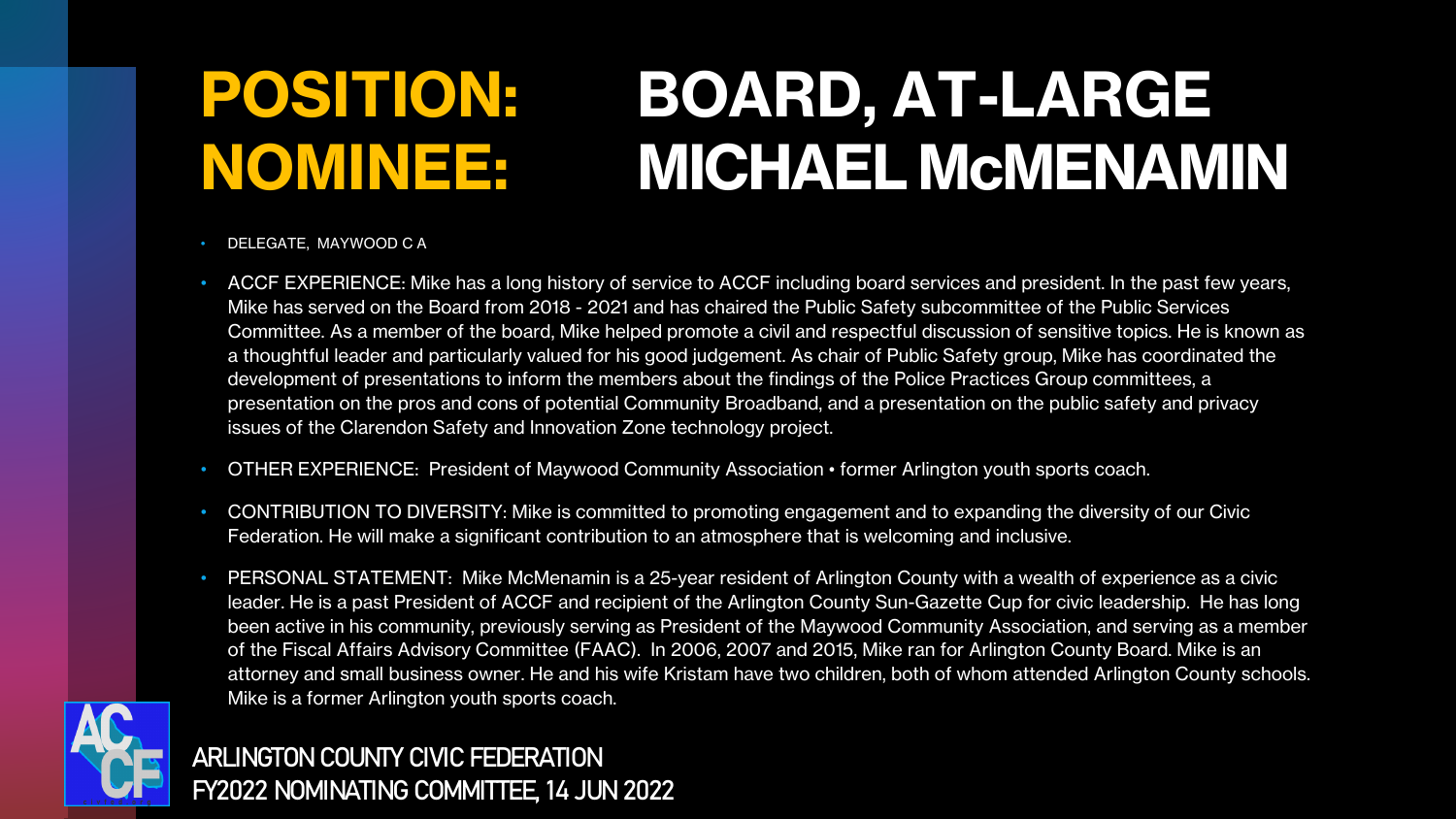#### **POSITION: BOARD, AT-LARGE NOMINEE: NADIA CONYERS**

- ALTERNATE, NAACP
- ACCF EXPERIENCE: Member, Board of Directors, Member of DEBI Committee.
- OTHER EXPERIENCE: Leadership Arlington; Green Valley Civic Assn; PTA President Hoffman-Boston Elementary School; APAH Board of Directors.
- CONTRIBUTION TO DIVERSITY: Nadia's presence on the board will enhance both racial and gender diversity, as well as awareness of the need to make the ACCF more welcoming to our diverse community.
- PERSONAL STATEMENT: Nadia currently serves on the Board of Directors. She is a fifth-generation Arlingtonian. She grew up in the Halls Hill/Highview Park community and has worked for 16 years as an Arlington County career counselor. Since earning her B.A. from Clark Atlanta University, she's made it her mission to give back to the community that gave so much to her. She serves as Outreach and Engagement Chair at Calloway United Methodist Church and actively support AFAC, Doorways for Women & Families and Bridges to Independence. Nadia was honored as Leadership Arlington's "Top 40 under 40" inaugural class. She lives in Green Valley with her husband and two children.

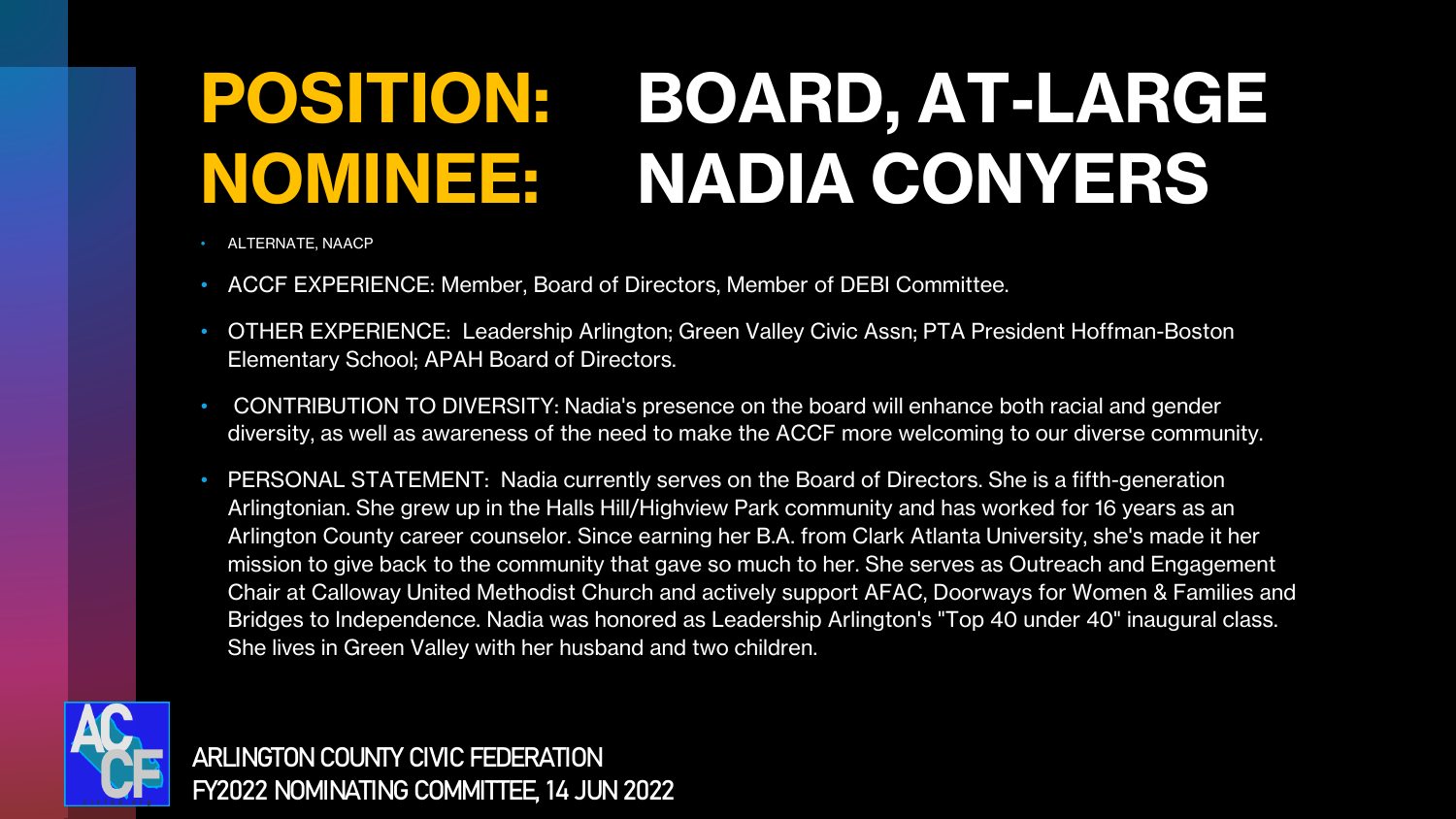## **POSITION: BOARD, AT-LARGE NOMINEE: SCOTT MILES**

• DELEGATE, AURORA HIGHLANDS C A

- ACCF EXPERIENCE: Delegate from Aurora Highlands C A since 2016.
- OTHER EXPERIENCE: Aurora Highlands Civic Assn Vice President 2016- 2018 and President 2019-2021, founding member of Livability 22202, past volunteer for Friends of Aurora Highlands Parks, Arlington Parks Coalition, Center for Urban Education.
- CONTRIBUTION TO DIVERSITY: I welcome and encourage all voices.
- PERSONAL STATEMENT:

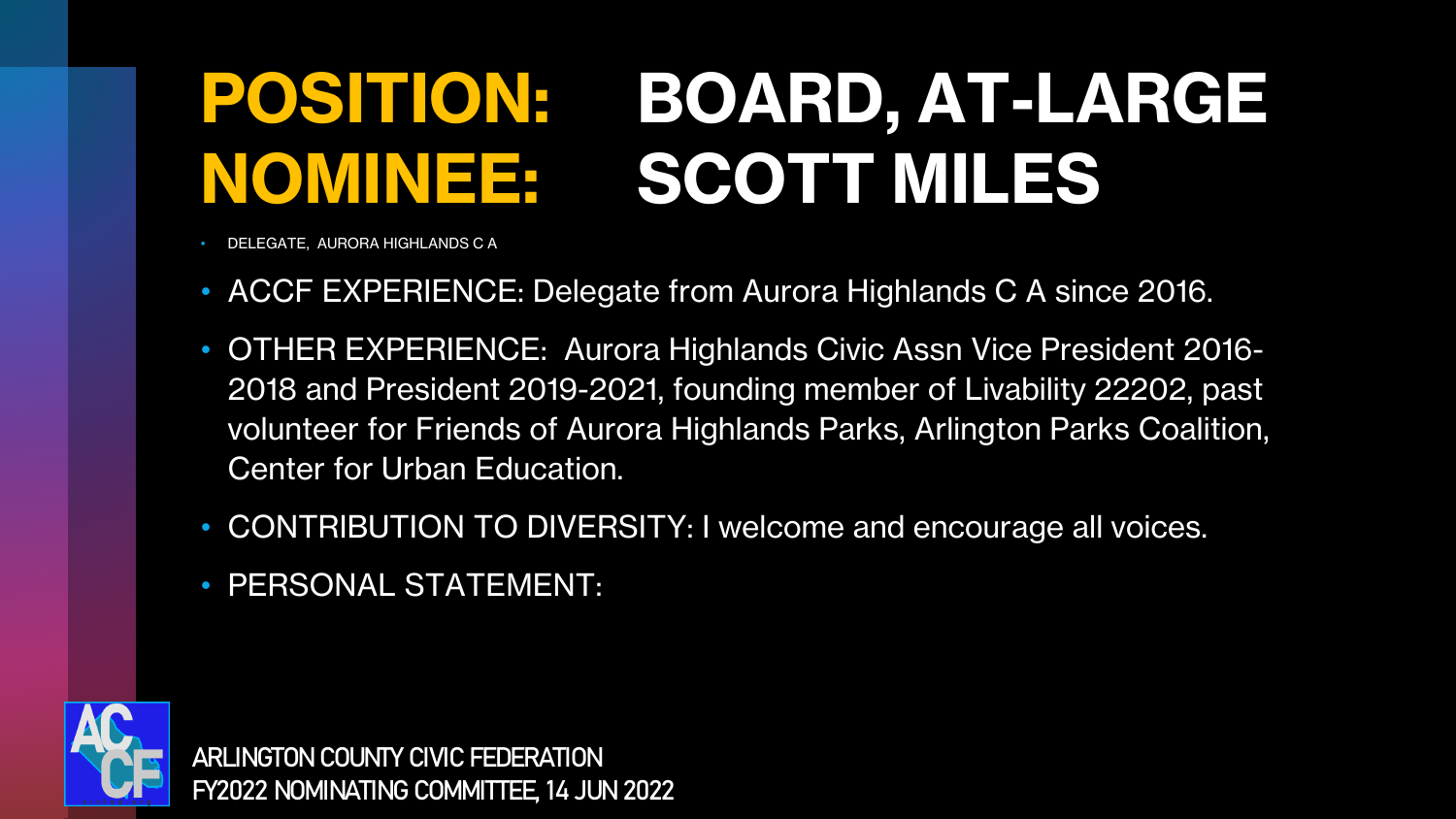#### **POSITION: BOARD, AT-LARGE NOMINEE: SUZANNE SUNDBURG**

#### • ALTERNATE, ARLINGTON TREE ACTION GROUP

- ACCF EXPERIENCE: Anyone who has been active in the Civic Federation knows Suzanne as the most dependable and prolific source of research and analysis on virtually all of the civic topics that come before the Civic Federation. She is an outstanding leader in providing solid, well-referenced statements on controversial topics serving multiple committees, from Revenues & Expenditures and Public Services to Parks & Recreation, on any issue that includes the critical value and understanding of Arlington trees—from their canopy to their roots. She is currently the acting chair/POC for the Revenues & Expenditures Committee. Suzanne's fact-filled analyses help provide the basis for discussion of controversial topics within a civil framework for disagreement. Her analyses highlight civic questions and provide perspective for new ideas and solutions.
- OTHER EXPERIENCE: Member of Civic Federation Revenues & Expenditures Committee (currently POC), Parks & Recreation Committee, Public Services Committee and former member of the Planning & Zoning Committee • Civic Federation Executive Committee member 2014– 2018 • Recipient of the Civic Federation President's Award in 2017 • Civic Federation Delegate or Alternate, starting in 2011 representing the Bluemont Civic Association, the Organized Women Voters and Arlington Tree Action Group (2021–Present).
- CONTRIBUTION TO DIVERSITY: Suzanne's strong focus on research and facts provides an excellent framework for diversity of opinions and discussion of civic issues from all perspectives. (And she edited the adopted resolution for the DEBI Committee).
- PERSONAL STATEMENT: After a decade as a Rosslyn apartment dweller, I moved to Bluemont in 1996, serving as a Bluemont Civic Association volunteer beginning in 2002. Elected as a Bluemont delegate in 2011, I joined the Revenues & Expenditures (R&E) Committee, before joining Planning & Zoning, Parks & Recreation and Public Services. In 2014, delegates elected me to CivFed's Executive Committee, where I served until 2018. Today, I am R&E's POC and ATAG's alternate delegate. Leveraging my skills as a professional writer/editor I support committees with research, analysis and drafting reports/resolutions. With your vote, I will serve you and CivFed's leadership team.

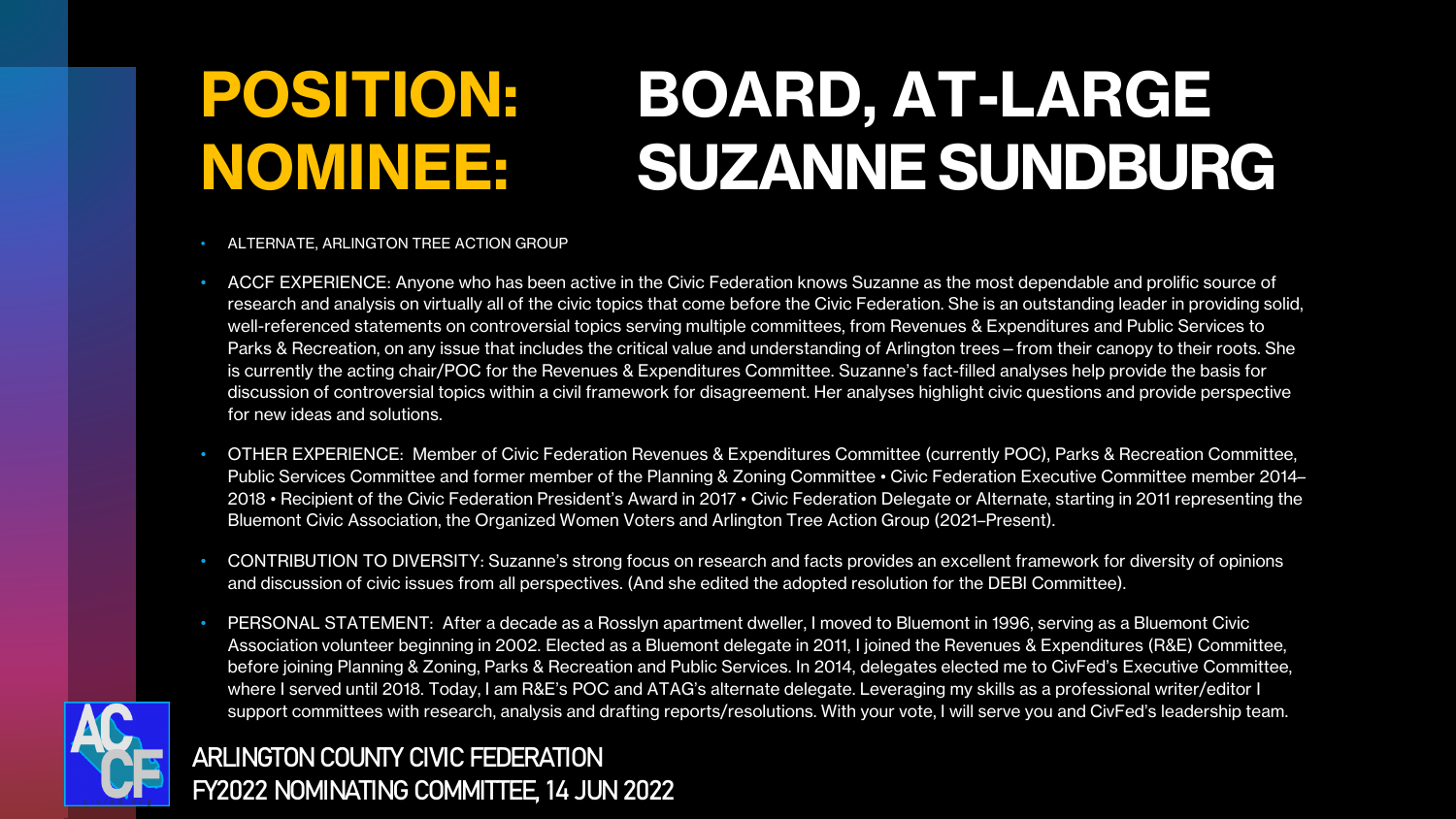## **POSITION: BOARD, AT-LARGE NOMINEE: TODD TRUITT**

• DELEGATE, WAVERLY HILLS C A

- ACCF EXPERIENCE: Schools Committee Chair.
- OTHER EXPERIENCE: APS subject matter advisory committees (math and social studies).
- CONTRIBUTION TO DIVERSITY: Todd will promote diversity in the Schools committee and support broader ACCF efforts.
- PERSONAL STATEMENT:

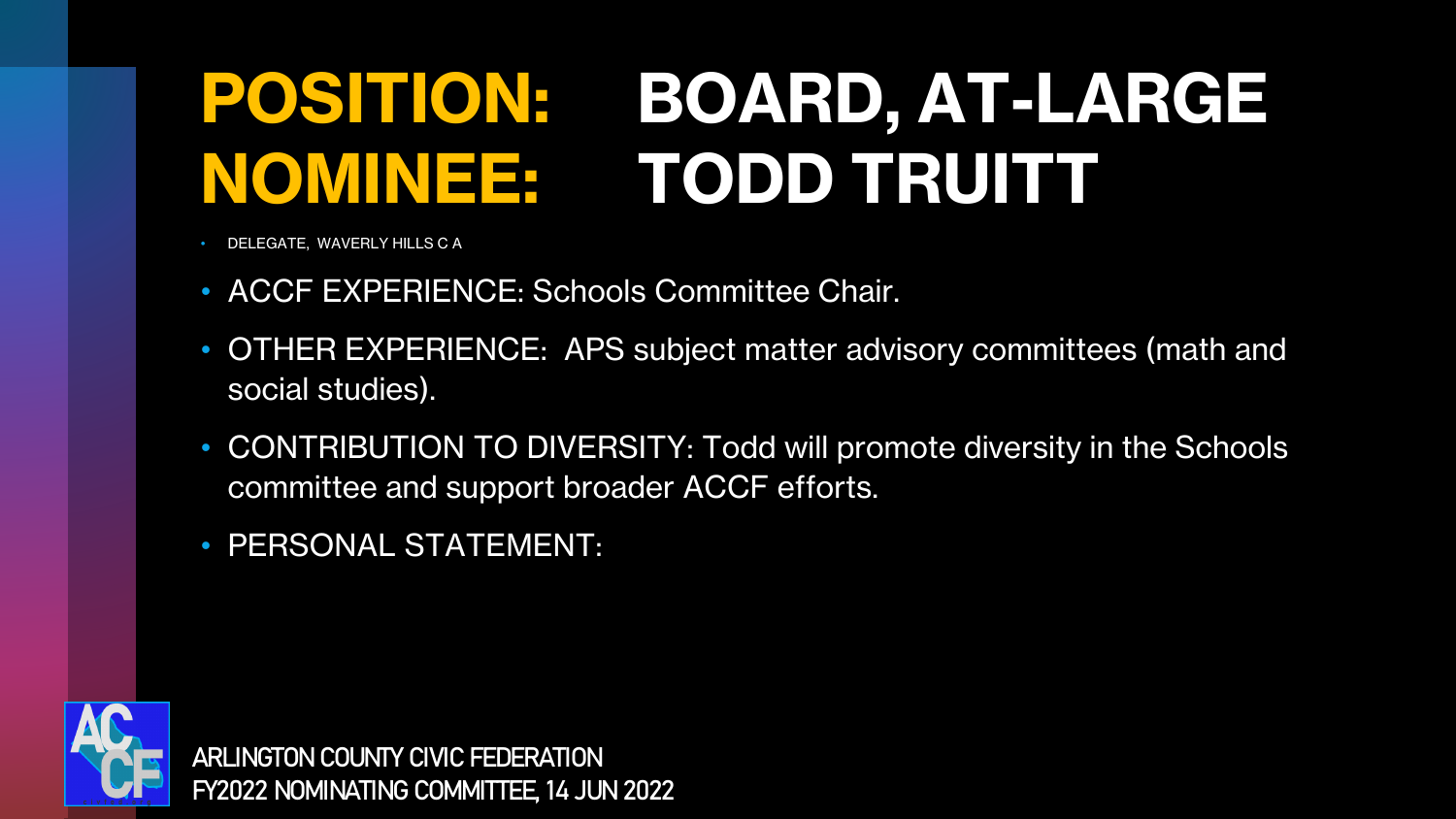#### **FLOOR NOMINEES**

• THIS CONCLUDES THE PRESENTATION OF NOMINEES SUBMITTED TO THE COMMITTEE.

## *ARE THERE NOMINATIONS FROM THE FLOOR?*

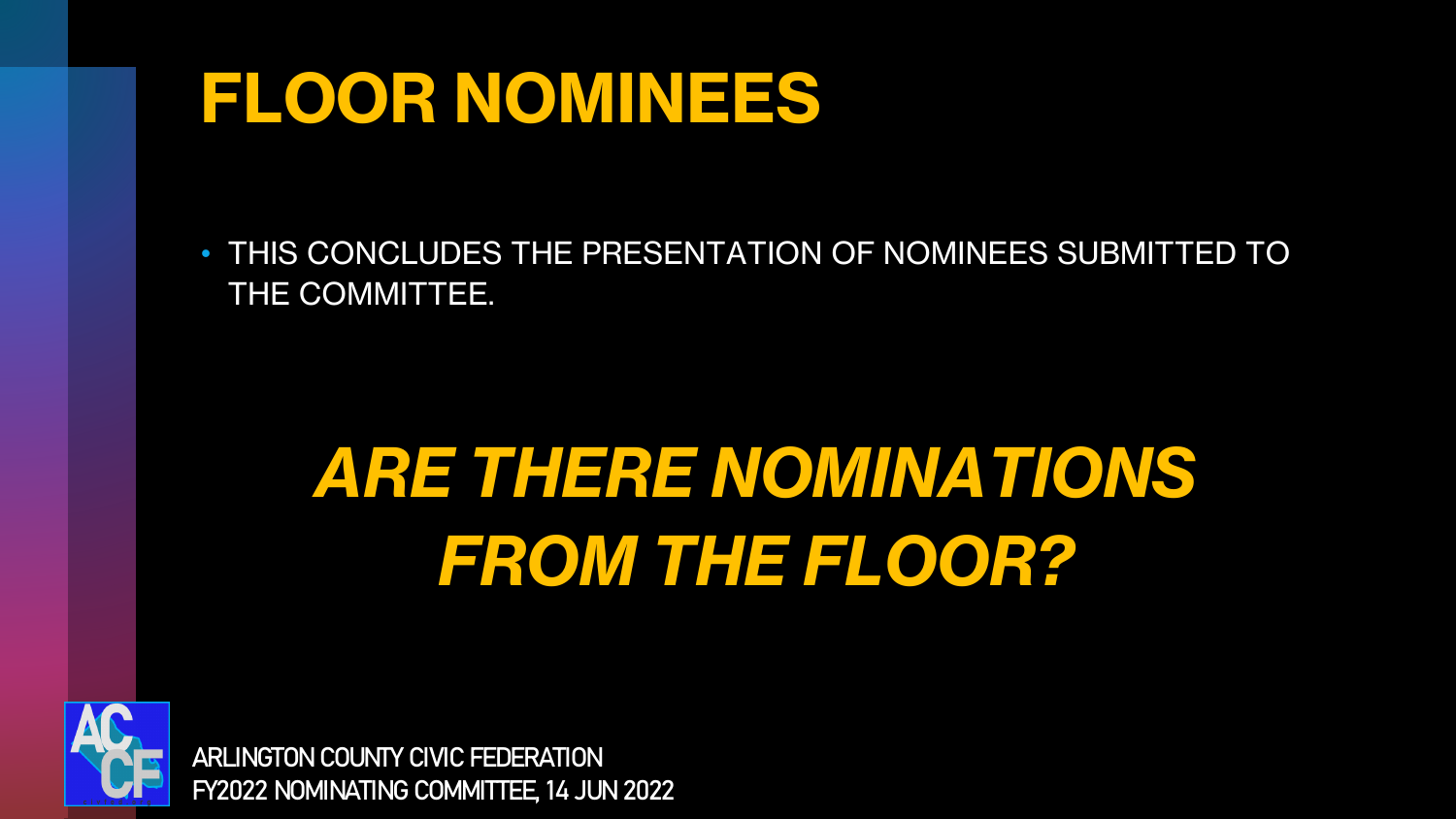#### **VOTING PROCEDURE**

- TWO BALLOTS.
- BALLOT ONE: OFFICERS
- BALLOT TWO: BOARD MEMBERS AT-LARGE

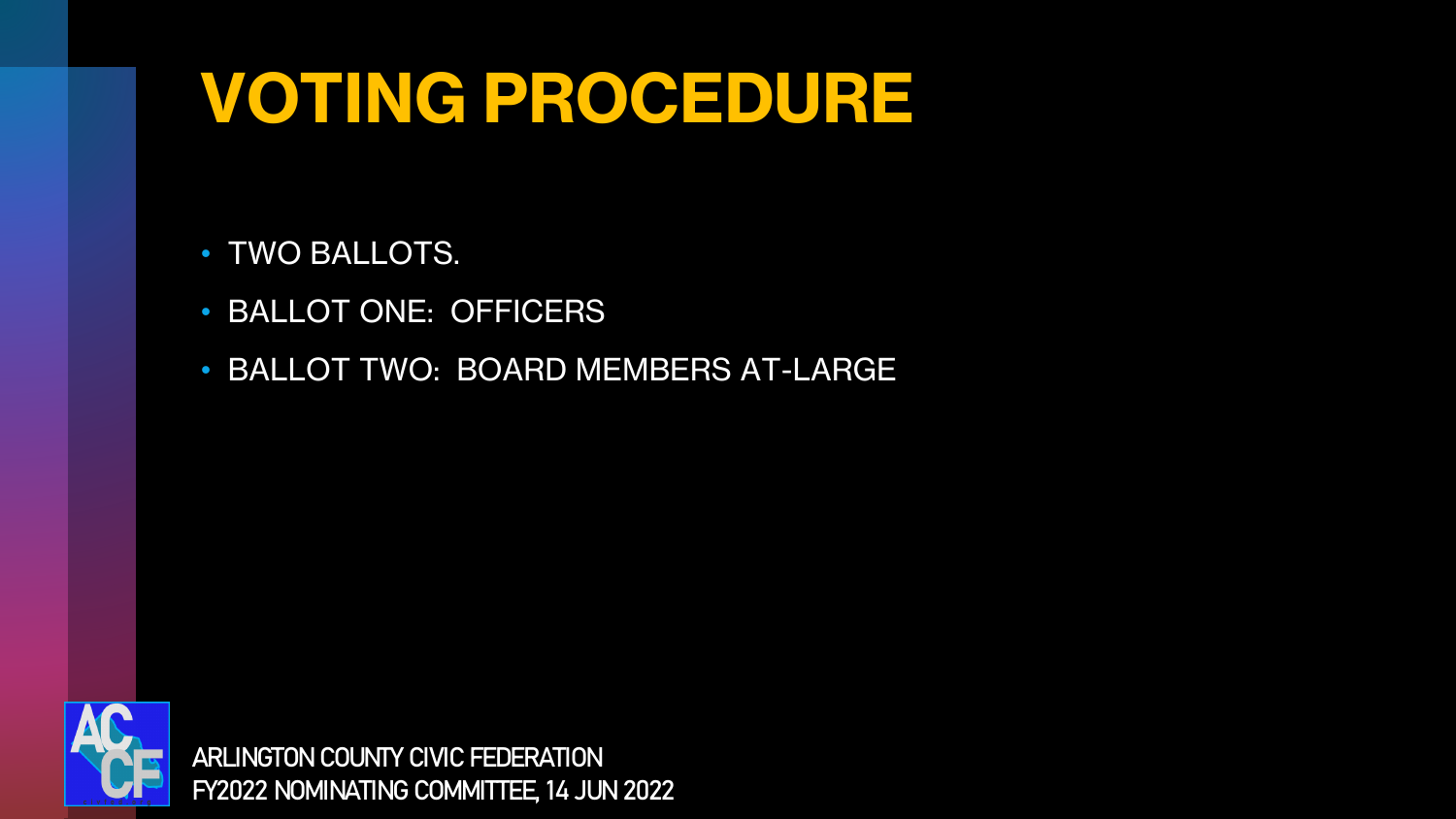#### **VOTING PROCEDURE OFFICERS**

- FOUR QUESTIONS, ONE FOR EACH OFFICE.
- APPROVE, DO NOT APPROVE, OR ABSTAIN FOR PRESIDENT, VP, AND TREASURER.
- APPROVE INDIVIDUAL CANDIDATE, DO NOT APPROVE EITHER CANDIDATE, OR ABSTAIN FOR SECRETARY.

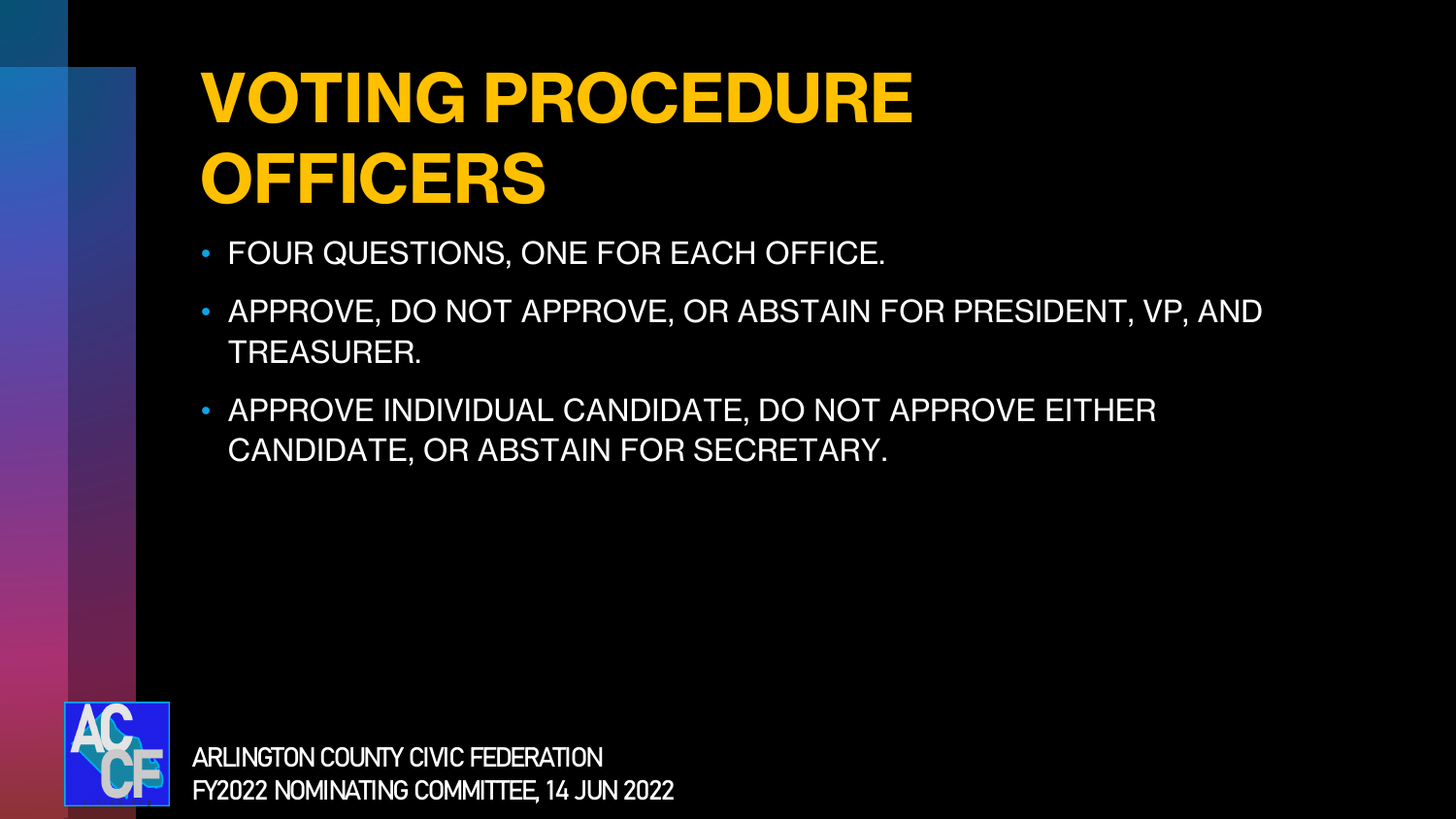#### **VOTING PROCEDURE BOARD AT-LARGE**

- ONE QUESTION, MULTIPLE CHOICE.
- SELECT ALL NOMINEES WHICH YOU APPROVE.
- DO NOT APPROVE OF ANY NOMINEE.
- ABSTAIN.

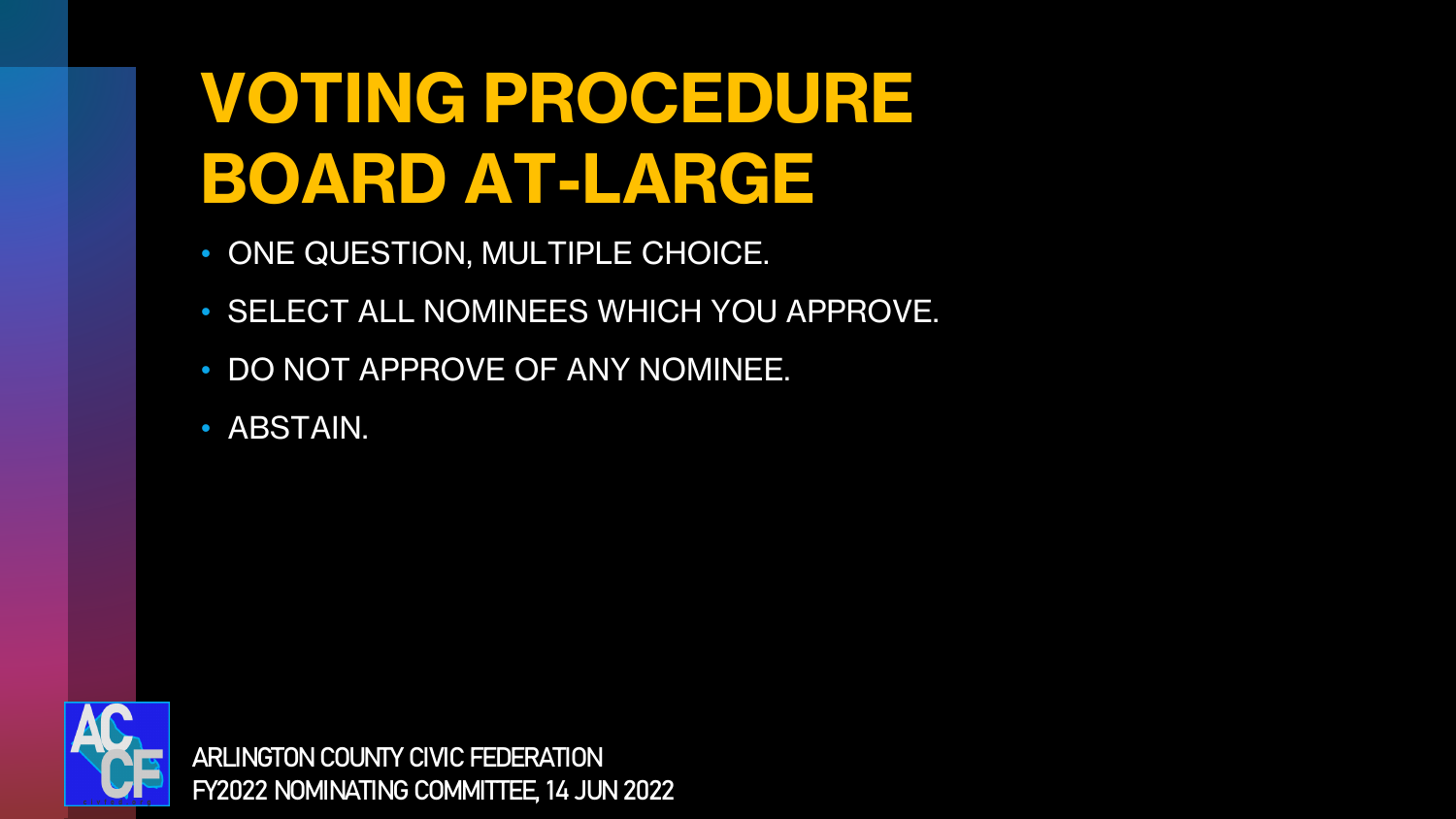#### **COUNTING PROCEDURE OFFICERS**

- SUPERVISED BY CURRENT ACCF VICE-PRESIDENT NICOLE MERLENE.
- MAJORITY (50%+1) REQUIRED TO APPROVE PRESIDENT, VP, AND TREASURER.
- SIMPLE MAJORITY TO APPROVE SECRETARY, PROVIDED 'DO NOT APPROVE EITHER CANDIDATE' IS LESS THAN 50% OF SECRETARY VOTE.
- VOTE COUNTS CROSS-CHECKED WITH REGISTERED DELEGATE AND ALTERNATES LIST.

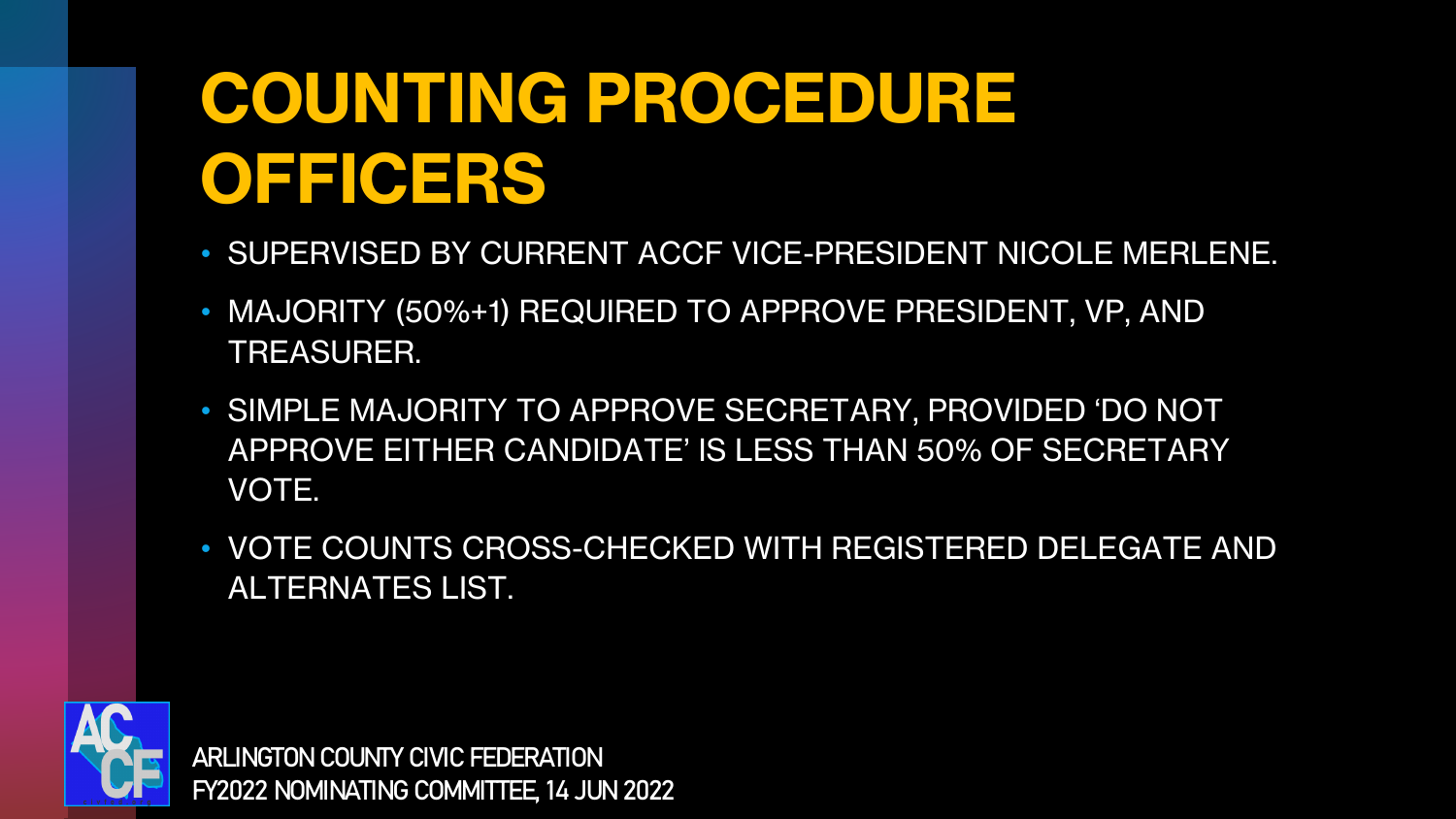#### **COUNTING PROCEDURE BOARD AT-LARGE**

- SUPERVISED BY CURRENT ACCF VICE-PRESIDENT NICOLE MERLENE.
- BYLAWS STATE BOARD AT-LARGE COMPRISED OF FIVE (5) TO NINE (9) MEMBERS.
- ALL CANDIDATES RECEIVING A MAJORITY (50%+1) OF THE TOTAL VOTES CAST FOR BOARD AT-LARGE WILL BE SEATED, UP TO THE MAXIMUM SPECIFIED UNDER THE BYLAWS.
- IF MORE THAN THE MAXIMUM ALLOWED CANDIDATES ARE APPROVED, SEATING WILL BE DETERMINED IN DESCENDING ORDER OF APPROVAL PERCENTAGE.
- VOTE COUNTS CROSS-CHECKED WITH REGISTERED DELEGATE AND ALTERNATES LIST.